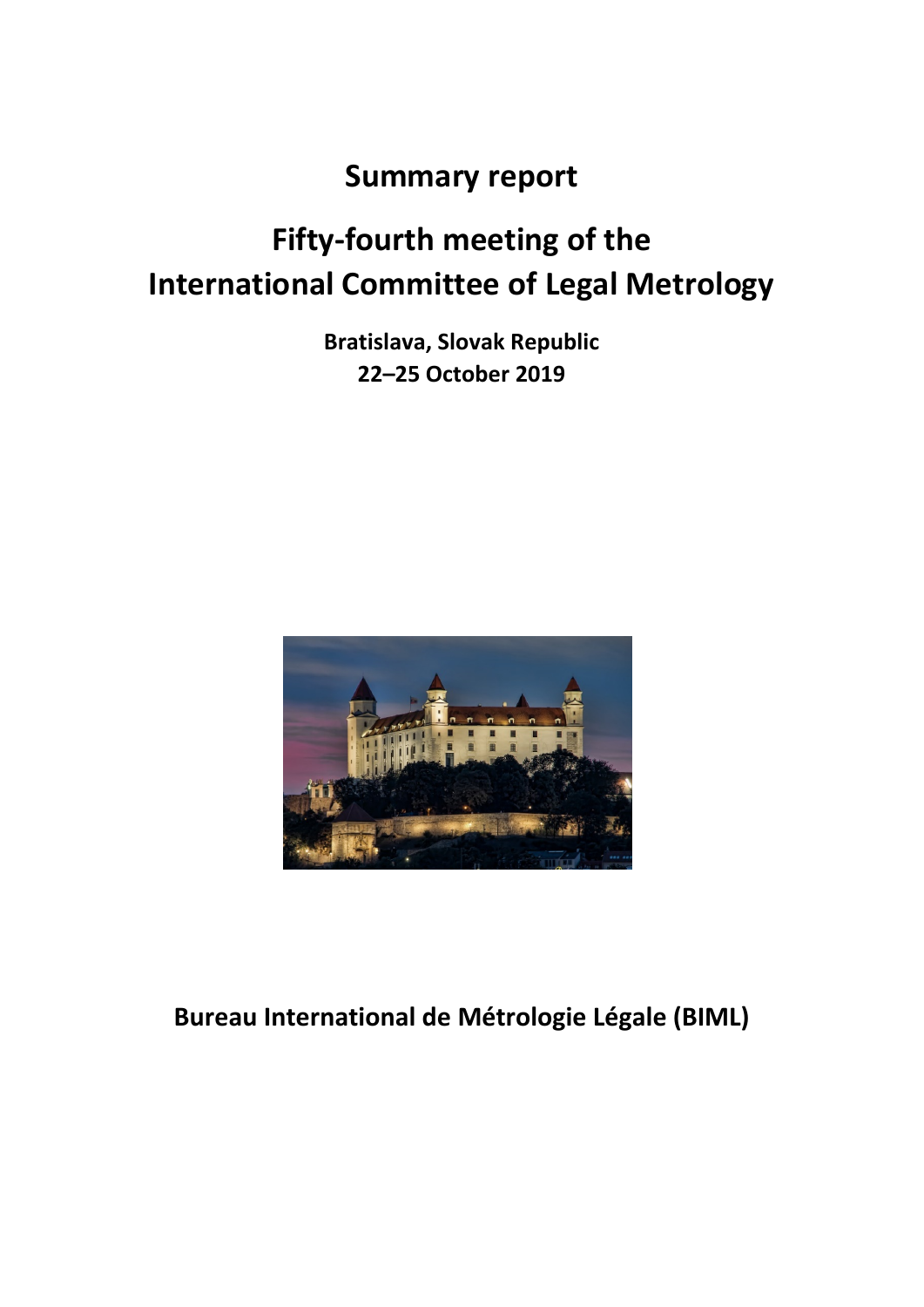#### **Summary report**

### **Fifty-fourth Meeting of the International Committee of Legal Metrology (CIML)**

#### **Bratislava, Slovak Republic 22–25 October 2019**

The 54th CIML Meeting was held from 22–25 October 2019 in Bratislava, Slovak Republic and was hosted by the Slovak Office of Standards, Metrology and Testing (UNMS). 52 Member States were present or represented together with 11 Corresponding Members, and representatives from organisations in liaison.

The CIML President Dr Schwartz reported on OIML activities during the last year and presented his vision for the future of the Organisation.

A key event during the meeting was the election of Dr Mathew (Switzerland) as CIML Second Vice-President for a six-year term.

BIML Director Mr Donnellan reported on the activities and achievements of the Bureau and its staff, particularly the efforts to improve the effectiveness of OIML technical work and activities in favour of Countries and Economies with Emerging Metrology Systems (CEEMS), the OIML Certification System (OIML-CS), World Metrology Day, and work with liaison organisations. Mr Donnellan also emphasised the cost-saving measures the Bureau has achieved.

The OIML currently has 61 Member States and 61 Corresponding Members and efforts are ongoing to encourage new economies to join the Organisation.

The accounts for 2018 were approved and Mr Donnellan reported that the Organisation continues to be in a strong financial position.

The BIML reported on its activities with organisations in liaison. In addition, Dr Miki presented a summary of the discussions held during the Regional Legal Metrology Organisations (RLMO) Round Table held on the morning of 22 October. Dr Milton, BIPM Director, presented a detailed report on the BIPM's activities over the past year, focussing on the very successful revision of the SI and the BIPM's collaboration with the BIML, most notably World Metrology Day.

Other organisations in liaison (CECIP, IAF, ILAC, OECD and UNIDO) also reported on their activities.

The CIML approved the following publications:

- Revision of D 31 *General requirements for software-controlled measuring instruments*
- New Document D 33 *Reference standard liquids (Newtonian viscosity standard for the calibration and verification of viscometers)*
- New Document D 34 *Conformity to Type (CTT) - Pre-market conformity assessment of measuring instruments*
- Revision of B 6 *Directives for OIML technical work*